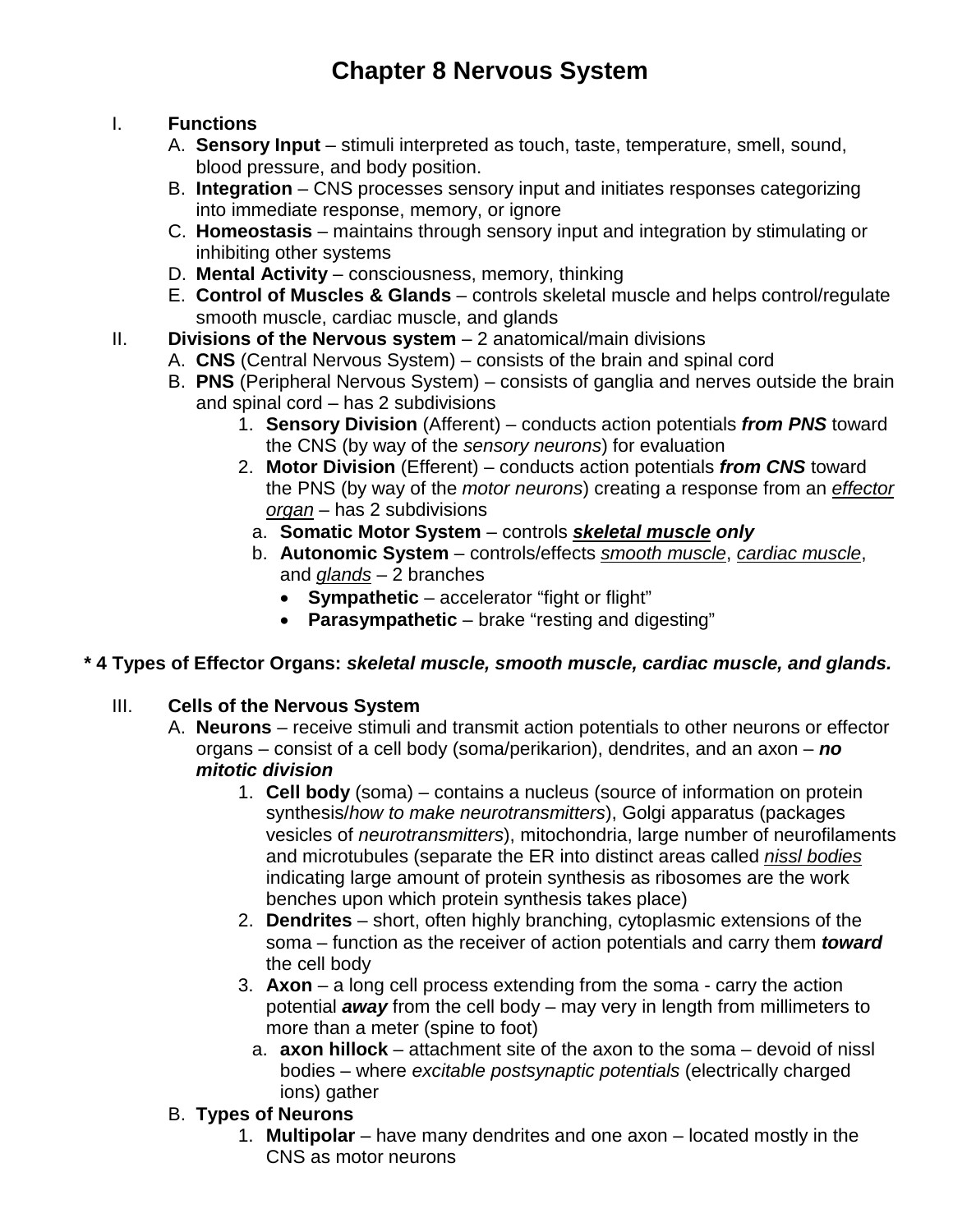- 2. **Bipolar**  have one dendrite and one axon located in some sensory organs (retina of the eye & nasal cavity)
- 3. **Unipolar**  have a single axon which divides into two short branches located mostly in the sensory division of the PNS
- C. **Neuroglia** (glial cells) helper cells of the nervous system *do not* conduct action potentials – function in support, nourishment, and protection of neurons – capable of mitotic division – is the most common cell in the nervous system – only cell in the nervous system prone to disease (diseases of the nervous system are associated with some form of damage to these cells, *not neurons*) – six types
	- 1. **Astrocytes** major support of the CNS common site of CNS tumors look like a star with some of their processes reaching out and wrapping around capillaries (create the *blood brain barrier* using tight junctions)
	- 2. **Ependymal**  line the fluid filled cavities of the CNS produce and move the cerebral spinal fluid/CSF (clear blood filtrate) – are ciliated – form the *coroid plexus* (a joining of capillaries and ependymal cells)
	- 3. **Micrroglia**  phagocytes (macrophages/"janitor cells") of the CNS
	- 4. **Oligodendrocytes** have processes that reach out forming a *mylinated sheath* (multiple layers of phospholipid cell membrane) by wrapping around (as a covering) axons – found in the CNS
	- 5. **Schwan Cells**  form *mylinated sheath* (multiple layers of phospholipid cell membrane) around axons by wrapping themselves around axons – found in the PNS
		- a. **Nodes of Ranvier** gaps where the schwan cells/oligodendrocytes meet but do not completely cover the axon – function in the conduction of action potentials causing faster (more rapid) conduction
	- 6. **Satelite Cells** *PNS only* support, nourish, and protect neurons in ganglion

# IV. **Electrical Conduction**

- A. **Resting Membrane Potential** when no more K can diffuse *out* of the cell because the negative ionic concentration within the cell won't allow it – equilibrium
- B. Local Current area where Na  $\Box$  channels briefly open and allow Na  $\Box$  to rush into the cell – start of depolarization
- C. **Depolarization**  inside of the cell membrane becomes more positive leads to a local potential
- D. **Local Potential**  local area depolarization can go one of 2 ways
	- 1. **If** threshold *is not* met repolarization occurs
	- 2. **If** threshold *is* met action potential occurs
- E. **Action Potential** depolarization then repolarization of the *entire* cell in an *all-ornone* fashion – complete charge reversal across the cell membrane – in a nerve cell is non-detrimental (no loss in intensity from beginning to end)
	- 1. stronger stimulus will produce a greater *frequency* of action potentials *not* a greater amount (size of contraction)
	- 2. differentiation occurs because of frequency of depolarizations graded response (light touch vs heavy touch)
	- 3. **Unmylinated axons** conduct action potentials more slowly because depolarization and repolarization must move area by area (in a localized step-by-step way) across the entire cell (dendrite, soma, & axon) through the cytoplasm – refractory period (repolarization follows depolarization all the way down)  $-2$  meters per second
	- 4. **Mylinated axons**  conduct action potentials more quickly because the potentials can jump from node to node (Nodes of Ranvier) instead of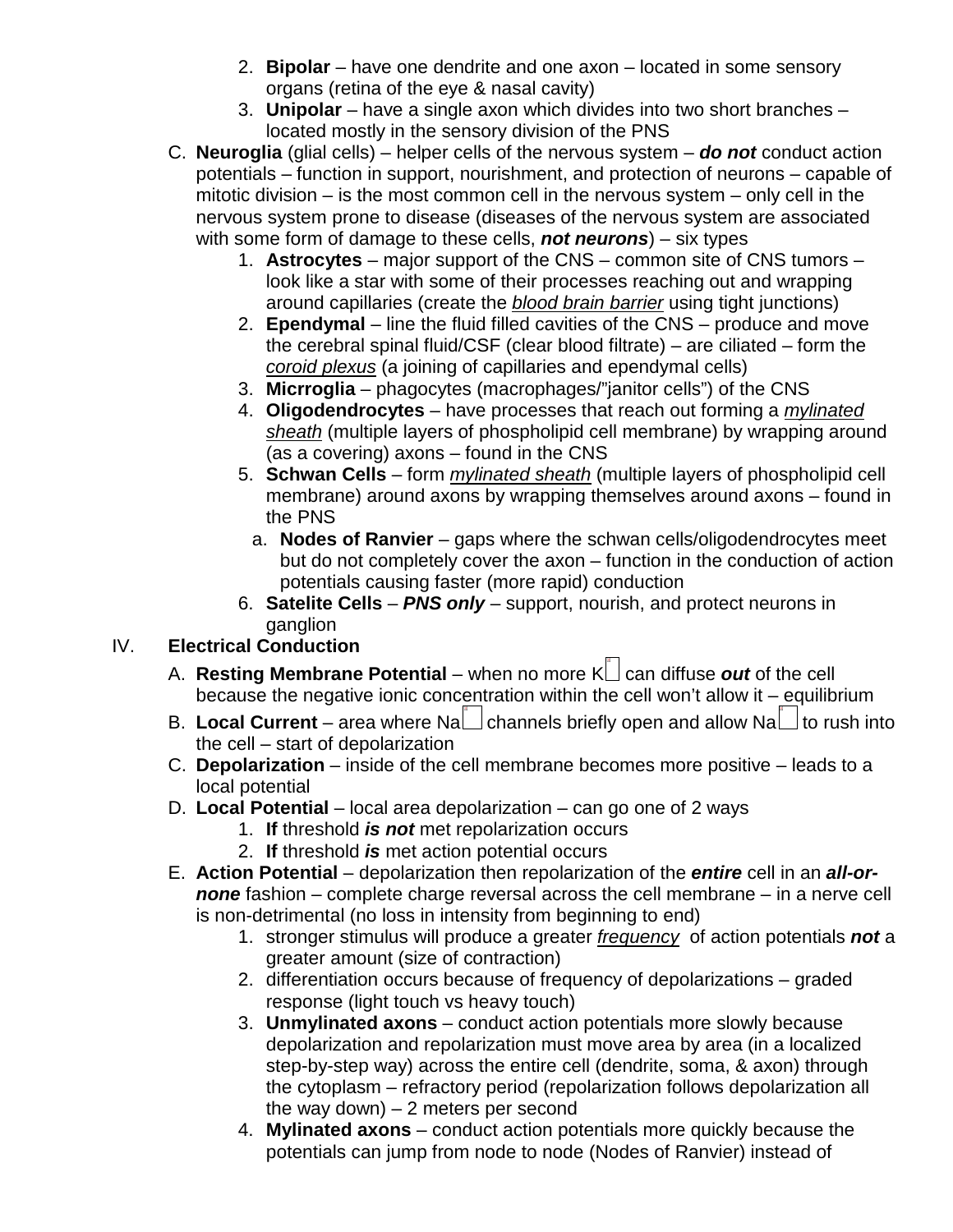traveling the whole length of the axon – also called *salutatory conduction* – 120 meters per second

- F. **Synapse** junction where the axon of one neuron interacts with another neuron or effector organ – has several parts
	- 1. **presynaptic terminal** end of the axon
	- 2. **synaptic cleft**  space between the axon and the next neuron of effector organ (5 thousandths of a mm small)
	- 3. **postsynaptic membrane**  the membrane of the second neuron (at the dendrite) or the effector organ
	- 4. **synaptic vesicles**  located in the presynaptic terminal produced by the golgi apparatus – contain chemicals (neurotransmitters) responsible for inhibiting or causing action potentials
	- 5. **neurotransmitters**  chemicals stored in the synaptic vesicles that when released across the synaptic cleft either inhibit or excite action potentials
		- a. **acetylcholine** excitatory/ inhibitory
		- b. **norepinephrine**  excitatory/inhibitory
		- c. **others include**: serotonin inhibitory, dopamine excitatory, gammaaminobutyric – inhibitory, glycine – inhibitory, and endorphins (widely used) – inhibitory

**\***a & b are the 2 best known

- G. **Reflexes** involuntary reactions in response to a stimulus that's applied to a sensory organ and transmitted to the CNS (not necessarily the brain)
	- 1. **Reflex Arc** simplest neural pathway by which a reflex occurs basic functional unit/smallest and simplest pathway capable of receiving a stimulus and yielding a response – consists of 5 components
		- a. **Sensory receptor** initial stimulation happens here  $\rightarrow$
		- b. **Sensory neuron**  transports message →
		- c. **Interneuron**  located in the CNS (usually the spinal cord) *not part of all reflexes*
		- d. **Motor neuron** transports response message →
		- e. **Effector organ**  effects a change (skeletal, cardiac, or smooth muscle *or* glands)
	- 2. **Neural Pathways**
		- a. **Converging** two or more neurons synapse with a single neuron
			- One or more may say "go" and/or one or more may say "stop" in either scenario *threshold* must be reached in order for it to fire and go
		- b. **Diverging** one neuron with branching axon synapses with two or more neurons
- V. **Spinal Cord** located in the vertebral foramen the cervical and lumbar areas are enlarged - extends from the *foramen magnum* to the second lumbar vertebra (end at L2 with the *medulary cone*) – inferior end of the spinal cord along with the nerves exiting there are called the *cauda equine* (horses tail) – consists of peripheral white matter and central grey matter – has 3 protective coverings called *meninges* (pia mater, arachnoid mater, and dura mater)with fluid between called *cerebral spinal fluid* (CSF) this fluid also circulates down through a narrow tube like structure in the center of the spinal cord through the grey matter called the *central canal* – the space between the wall of the vertebral foramen and the dura mater is filled with fat and is called the *epidural space* –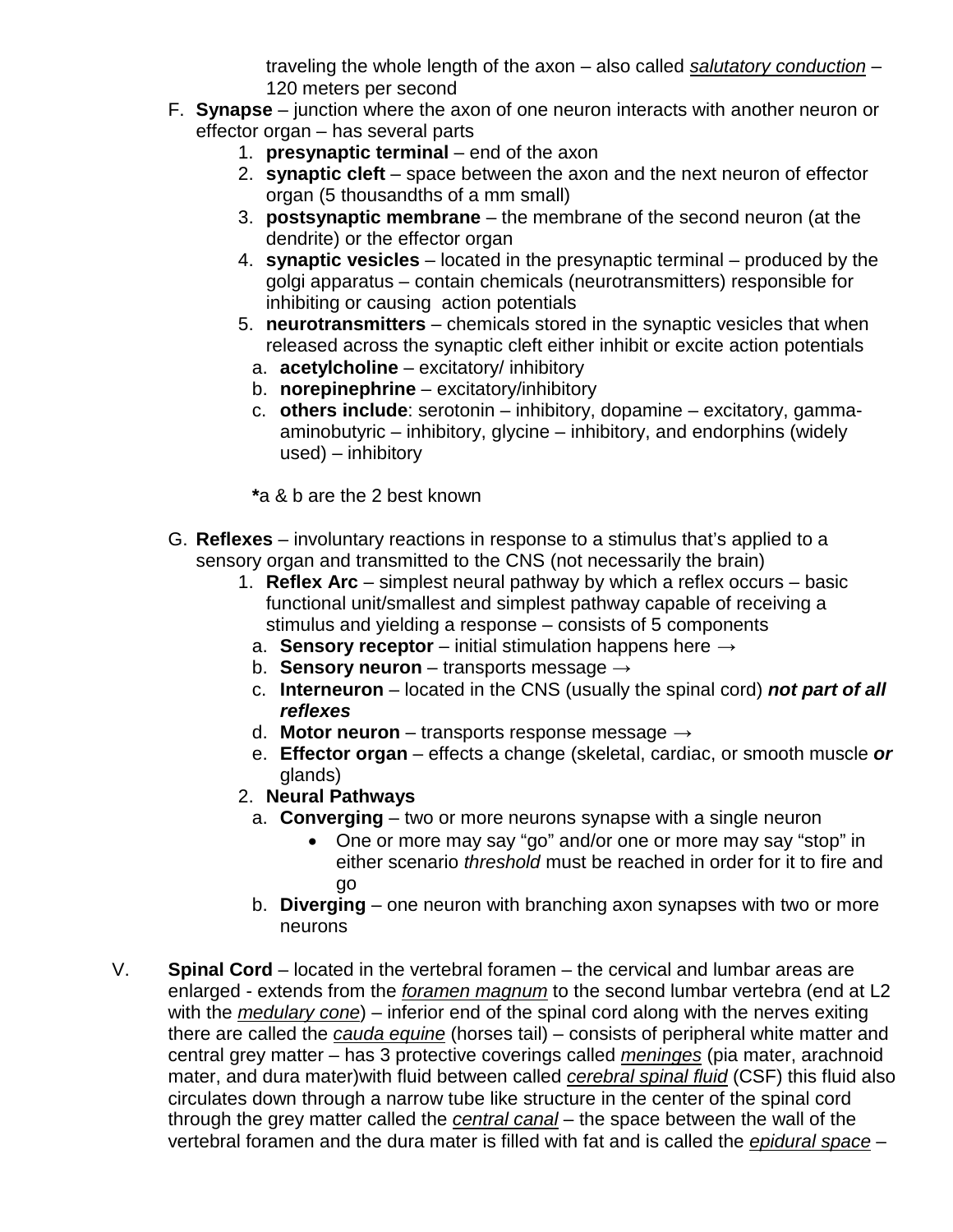and the subarachnoid space between the dura mater and the arachnoid mater is where an *intrathecal* injection is given

- A. **White Matter** consists of myelinated axons if halved each half is organized into 3 columns: dorsal (posterior), ventral (anterior), and lateral – each containing nerve tracts – there are 2 types of nerve tracts
	- 1. **Ascending tracts** consist of axons that conduct action potentials *toward the brain* – neurons of these axons located in the grey matter of the spinal cord
	- 2. **Descending tracts** consist of axons that conduct action potentials *away from the brain* – neurons of these axons are usually in the primary motor cortex of the brain
- B. **Gray Matter** shaped like the letter **H** with posterior, anterior, and small lateral horns (only found from T1 thru L1 and are *only sympathetic neurons* which control visceral internal organs – motor to cardiac, smooth muscle and glands) – the middle line of the **H** is called the *gray commissure* which allows for communication between the horns
- C. **Spinal Nerve**  mixed nerves (both afferent and efferent) formed by the joining of the ventral and dorsal roots laterally to the spinal cord – they exit from the vertebral column at the intravertebral foramen (lateral space between individual vertebrae)
	- 1. **Ventral root** nerves protruding from the anterior horn motor axons form *rootlets* that exit the spinal cord and bundle together to form the nerve – usually carry action potentials away from the CNS
	- 2. **Dorsal root**  nerves protruding from the posterior horn sensory axons from a bundle separate into *rootlets* that enter the spinal cord carrying action potentials to the CNS – contain a swelling (knot) called a *dorsal root ganglion* which contain cell bodies of *unipolar sensory neurons* whose axons originate in the periphery of the body
- D. **Spinal Cord Reflexes** stretch reflexes are the simplest reflex, in which muscles contract in response to stretching force - classic example is the knee-jerk reflex (patellar reflex) – involves *proprioseptors* (sense receptors that know the position of your body at all times) (e.g. anyio spiral rings which wrap around muscle fibers and sense how much stretch (tension) is occurring)
- E. **Withdrawal Reflex**  (flexor reflex) removes a body part from painful stimulus
- VI. **Spinal Nerves** 31pair categorized by region (8 cervical, 12 thoracic, 5 lumbar, 5 sacral, 1 coccygeal – which spit into dorsal and ventral *rami* after exiting the vertebral column at the intravertebral foramen, these then rejoin and are organized into 3 *plexuses* (switchboard; reorganization of spinal nerves)
	- A. **Cervical Plexus** originates from spinal nerves C1 thru C4 branches of this plexus innervate muscles of the hyoid bone, neck skin, and posterior head skin – most important branch is the *phrenic nerve* which innervates the diaphragm
	- B. **Brachial Plexus**  originates from spinal nerves C5 thru T1 controls the upper limbs – contains 5 major nerves
		- 1. **Axillary nerve** innervates 2 shoulder muscles along with the skin covering them
		- 2. **Radial nerve**  innervates muscles of the posterior forearm along with the skin covering it and the hand
		- 3. **Musculocutaneous nerve**  innervates the anterior muscles of the arm and the skin covering the radial surface of the arm
		- 4. **Ulnar nerve**  innervates two anterior muscles, and most intrinsic hand muscles, and skin covering the ulnar side of hand – can be damaged easily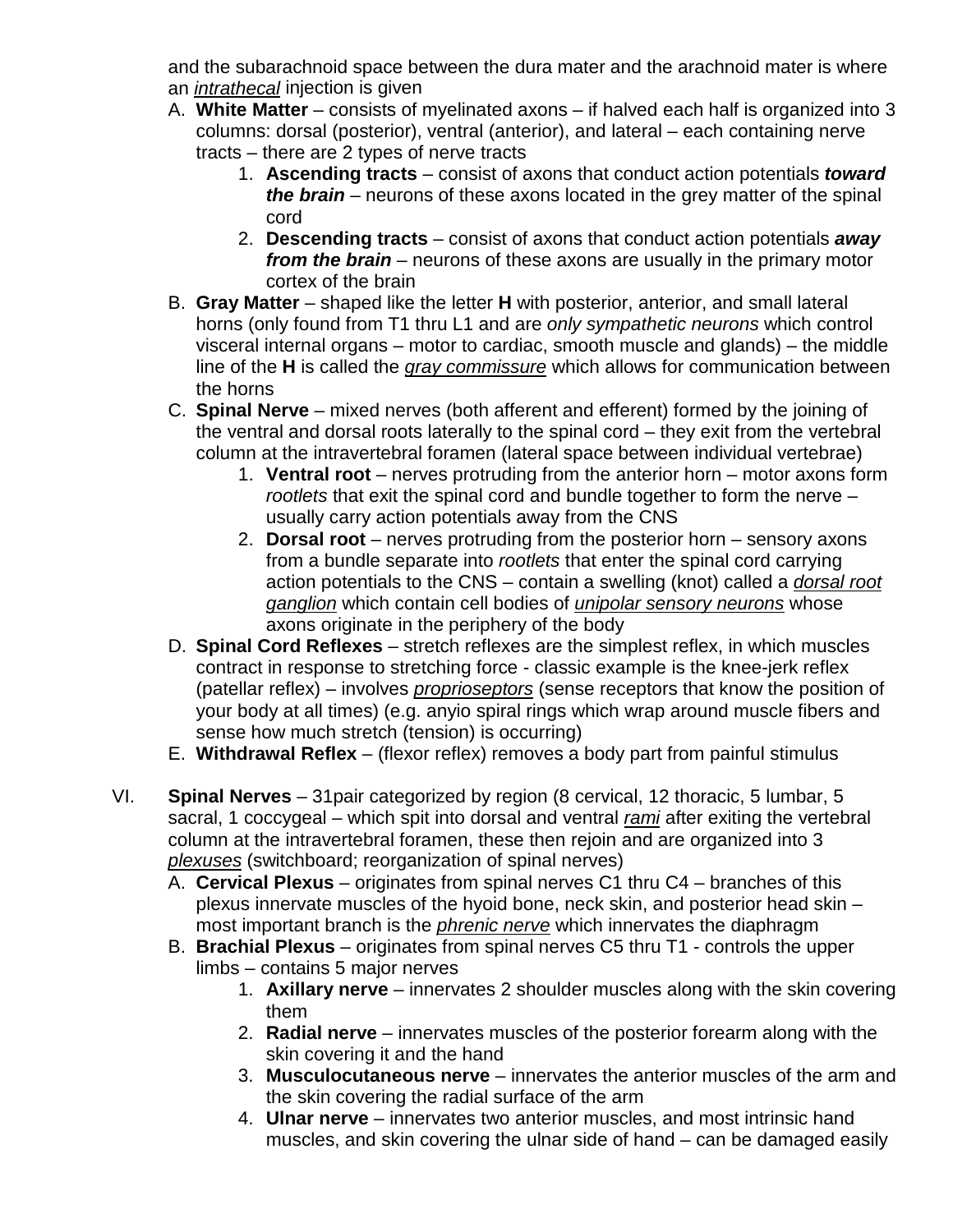where it passes posterior to the medial side of the elbow (hitting your funny bone)

- 5. **Median nerve**  innervates most anterior forearm muscles, some intrinsic hand muscles, and skin covering the radial side of hand
- C. **Lumbosacral Plexus** originates from spinal nerves L1 thru S4 controls lower
	- limbs 4 major nerves
		- 1. **Obturator nerve** innervates the muscles of the medial thigh and skin covering them
		- 2. **Femoral nerve**  innervates the anterior thigh muscles and skin over anterior thigh *and* medial leg
		- 3. **Tibial nerve**  innervates posterior thigh muscles, anterior and posterior leg muscles, most intrinsic foot muscles and skin covering the sole of the foot
		- 4. **Common fibular nerve**  innervates lateral thigh and leg muscles, some intrinsic foot muscles, and skin covering the anterior and lateral leg as-wellas dorsal surface (top) of the foot

**\*sciatic nerve** – tibial and common fibular nerves bound together in a connective tissue sheath

- VII. **Brain** 4 major regions
	- A. **Brainstem** connection of spinal cord to brain contains several nuclei which control vital functions like heart rate, blood pressure, breathing – damages to small areas can result in death  $-$  location of nuclei for all but the first two cranial nerves  $-3$ main parts
		- 1. **Medulla Oblongata** most inferior portion of the brainstem located just inside the cranial vault at the *magnum foramen* – is continuous with the spinal cord (contains ascending and descending nerve tracts) – has discrete nuclei – specific functions: regulation of heart rate, blood vessel diameter, breathing, swallowing, vomiting, coughing, sneezing, balance and coordination – has two prominent enlargements on the anterior surface called *pyramids* which contain descending nerve tracts associated with voluntary skeletal muscle control
		- 2. **Pons**  immediately superior to the medulla oblongata also contains ascending and descending nerve tracts and several nuclei some of which also effect breathing, swallowing, and balance – others control chewing and salivating – also functions as a relay bridge between *cerebrum* and *cerebellum*
		- 3. **Midbrain** superior to the pons, is the smallest region of the brainstem consists largely of ascending and descending tracts, however it also contains nuclei involved in coordination of eye movement, control of pupil diameter and lens shape – has 2 areas of interest
			- a. **Corpra quadrigemina** four mounds on the posterior part of the midbrain called colliculi
				- *2 inferior colliculi* major relay centers for auditory nerve pathways to CNS
				- **2 superior colliculi** involved in visual reflexes like turning head toward; a tap on the shoulder, bright flash of light, or a sudden loud noise
			- b. **Substantianigra** black nuclear mass which is part of the basil nuclei involved in regulation of general body movements
	- B. **Reticular Formation** group of nuclei scattered through out the brainstem involved with regulating cyclical motor function like respiration, walking and chewing – major component to the *reticular activating system* which plays an important role in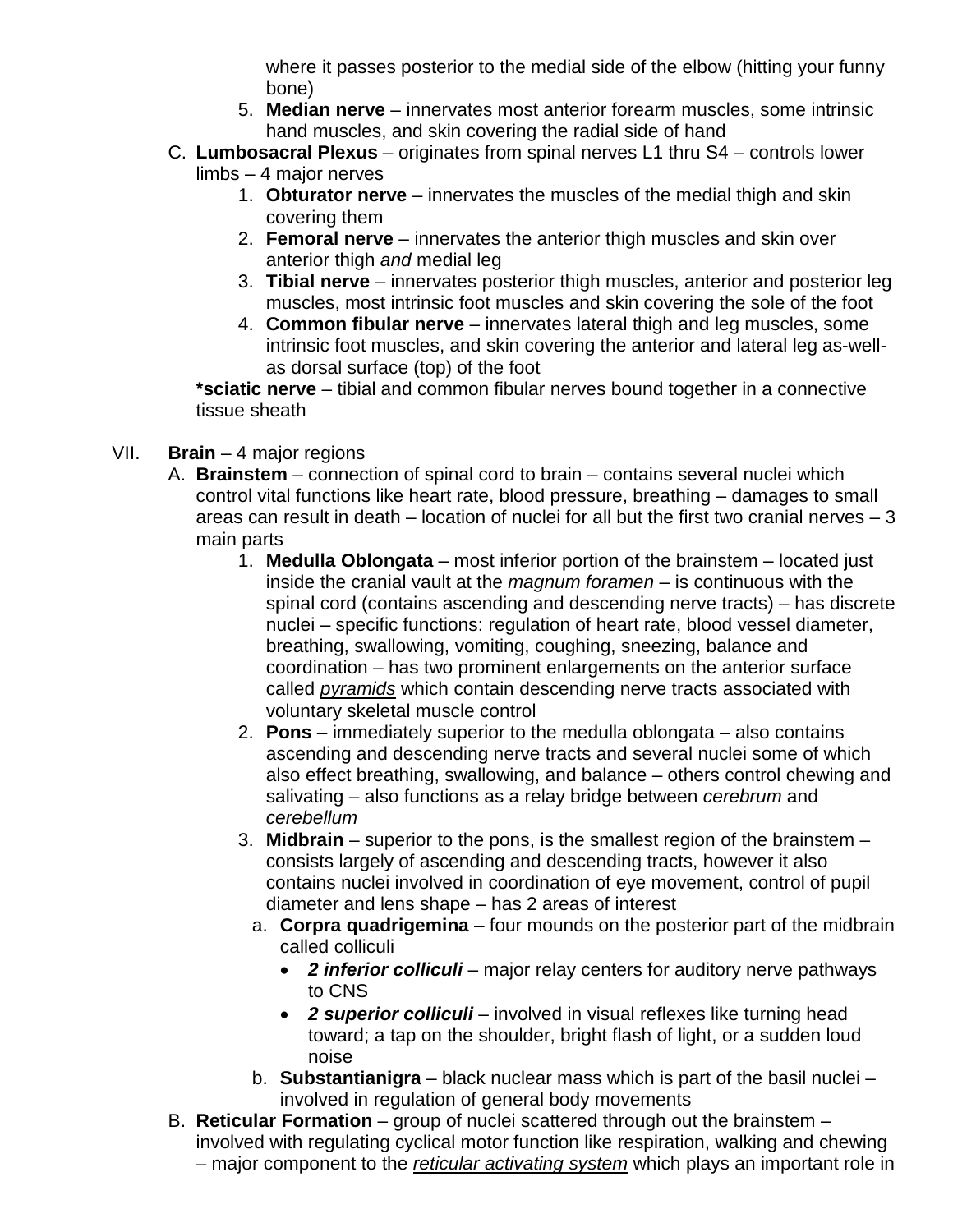arousing and maintaining consciousness and regulating sleep & wake cycle – if damaged can result in a coma – general anesthetics function to suppress it

- VIII. **Diencephalon** region of the brain between the brainstem and the cerebrum 3 main components
	- A. **Thalamus** the largest part of the diencephalon consists of a cluster of nuclei with two large lateral parts connected in the center by an intermediate mass called the *interthalamic adhesion* (yo-yo) – influences mood and registers as unlocalized, uncomfortable perception of pain
	- B. **Epithalamus**  small area superior and posterior to the thalamus consists of a few small nuclei involved in emotional and visceral response to odors – also includes the *pineal body* which is an endocrine gland that may influence the onset of puberty and play a role in controlling long-term cycles that are influenced by light-and-dark cycle
	- C. **Hypothalamus**  most inferior part of the diencephalon contains several small nuclei important to homeostasis – plays a central role in control of body temperature, hunger, and thirst – sexual pleasure, feeling relaxed "good" after a meal, rage, and fear are related to the hypothalamus which is related to the *limbic system* (primitive brain) – related to inappropriate emotional responses – controls secretion of hormones from the pituitary gland
		- 1. **Infundibulum** funnel shaped stalk from the hypothalamus to the pituitary gland – *only connects them*
		- 2. **Mamillary bodies** form the external visible swellings on the posterior portion of the hypothalamus – involved in the emotional response to odor and memory
- IX. **Cerebellum** (little brain) attached to the brainstem by *cerebellar peduncles* at the pons and midbrain – consist of gray matter and white matter (looks like a tree) called the *arbor vitae* – has gyri and sulci only smaller and more compact then the cerebrum – involved in balance, muscle tone, and coordination of fine motor movement – major function: comparator – responsible for initiation of voluntary movement (skeletal muscle) by receiving information from *proprioceptive* neurons it then compares intended movement to real movement and makes adjustments necessary for smooth movement (coordination) – alcohol inhibits function – accelerator for movement (see Basal Nuclei)
- X. **Cerebrum** largest part of the brain has two hemispheres (right and left) separated by the *longitudinal fissure* connected at the base by the *corpus callosum* – gyri (raised fold) and sulci (intervening grooves) increase the surface-to-volume ratio – divided into 8 lobes
	- A. **Frontal lobes** (2, one for each hemisphere) important in control of voluntary motor functions, motivation, aggression, mood, and olfactory reception – site of the *primary motor cortex* which is located directly anterior to the *central sulcus* (dividing line (sulci) of the frontal and parietal lobes) – also the site of *Broca's Area* (motor speech area) where the physical movement of speech is controlled (located in the inferior/posterior portion of the frontal lobe)
	- B. **Parietal lobes** (again 2, one for each hemisphere) principle center for reception and conscious perception of most sensory information (touch, pain, temperature, balance, and taste) – site of *Wernicke's Area* (sensory speech area) – if damaged speaks nonsense (no coherent sentences) located in the inferior potion of the parietal lobe – also the site of *somatic sensory cortex* directly posterior to the central sulcus
	- C. **Occipital lobes** (2) function in reception and perception of visual input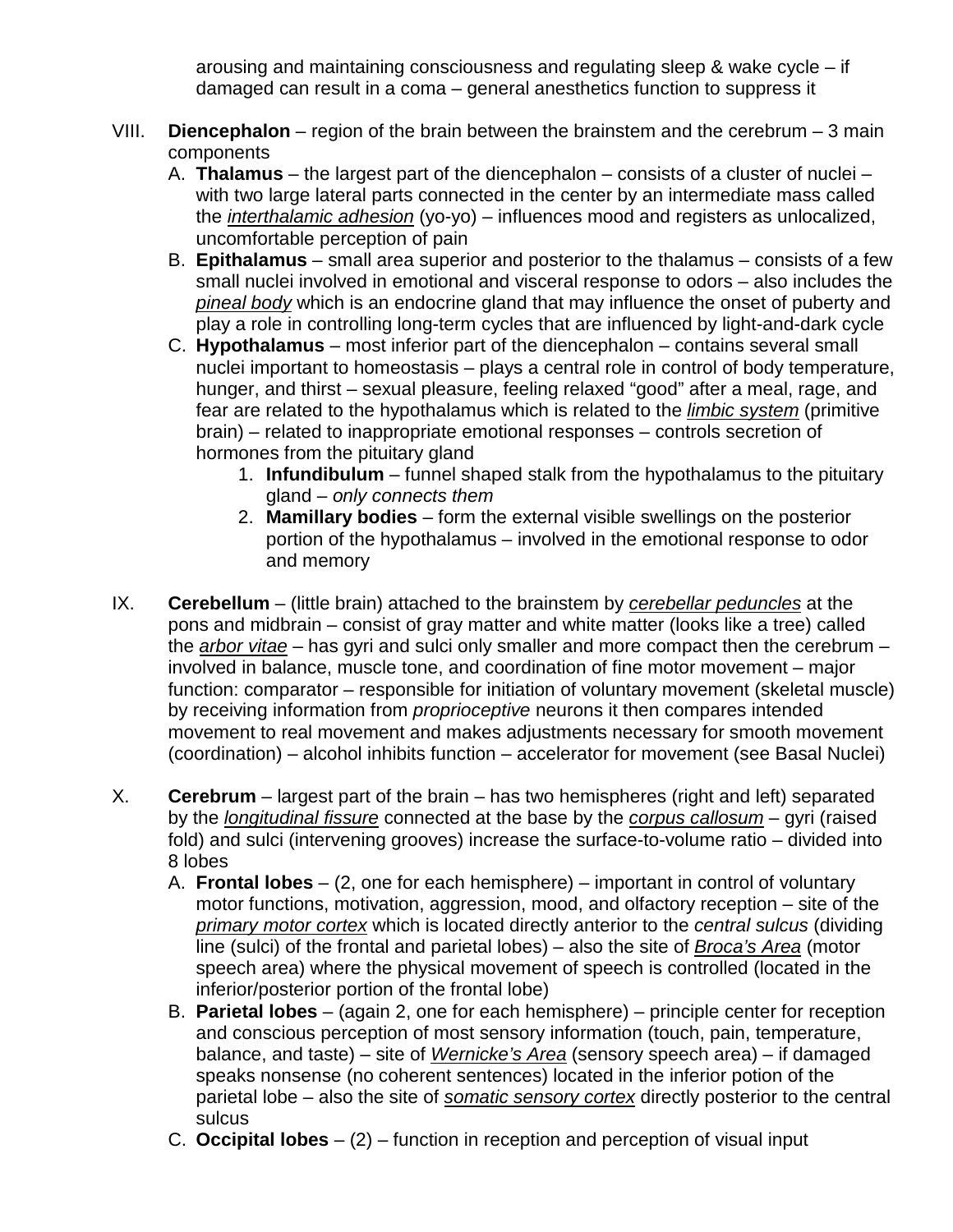- D. **Temporal lobes**  (2) involved in olfactory & auditory perception and in memory also abstract thought and judgment
- XI. **Basil Nuclei** group of functionally related nuclei have two primary nuclei *corpus striatum* (located deep in the cerebrum) and *substantia nigra* (darkly pigmented cells in the midbrain) – important in planning, organizing, and coordinating motor movement and posture – brake for motor movement (see Cerebellum) – disorders (Parkinson's and Cerebral Palsy) result in difficulty rising from a sitting position and initiating walking, increased muscle to and exaggerated, uncontrolled movements when at rest and/or resting tremors
- XII. **Limbic System** olfactory cortex + deep cortical regions + nuclei of the cerebrum and diencephalon - make up the limbic system (primitive brain) – control responses necessary for survival (hunger, thirst, visceral responses to emotion, motivation, mood) – lesions in the limbic system cause voracious appetite, increased (often perverse) sexual activity, and docility (including loss of normal fear and anger responses)
- XIII. **Memory**  3 types
	- A. **Sensory** brief retention of sensory input received by the brain for short evaluation then acted on
	- B. **Short-term** with in the temporal lobe information retained for a few seconds to a few minutes – limited to about 7 bits of info (why phone numbers are 7 digits)
	- C. **Long-term** involves physical change in neurons by reaching out and making new connections – these neurons are called *memory engrams*
- XIV. **Brain Waves** recorded by an *electroencephalogram* (ECG) different types of electrical activity of the brain - 4 types
	- A. **Alpha** waves, often seen in a relaxed individual with eyes closed
	- B. **Beta** waves, typical of an alert individual
	- C. **Theta** waves, seen in the first stage of sleep
	- D. **Delta** waves, characteristic of deep sleep

# XV. **Meninges and Cerebrospinal Fluid**

- A. **Meninges** connective tissue membranes covering and protecting the brain and spinal cord (CNS) – 3 layers
	- 1. **Dura mater** (tough mother) outer most covering
- *Subdural space* contains a small amount of serous fluid
	- 2. **Arachnoid mater**  very thin wispy and web like
- *Subarachnoid space* filled with cerebrospinal fluid (CFS)
	- 3. **Pia mater**  (affectionate mother) tightly bound to the surface of the brain and spinal cord
	- B. **Ventricles** (4) CNS fluid filled cavities
		- 1. **Lateral ventricles** (2, one in each hemisphere) formed by the corpus callosum and fornix – separated by a thin membrane called the *septum pellucidum* – lined by *choroid plexus* (small mass of capillaries in conjunction with ependymal cells) which produce the cerebrospinal fluid
- *Foramen of Monro*
	- 2. **Third Ventricle** small midline cavity located in the center of the diencephalon between the two halves of the thalamus
- *Cerebral Aqueduct*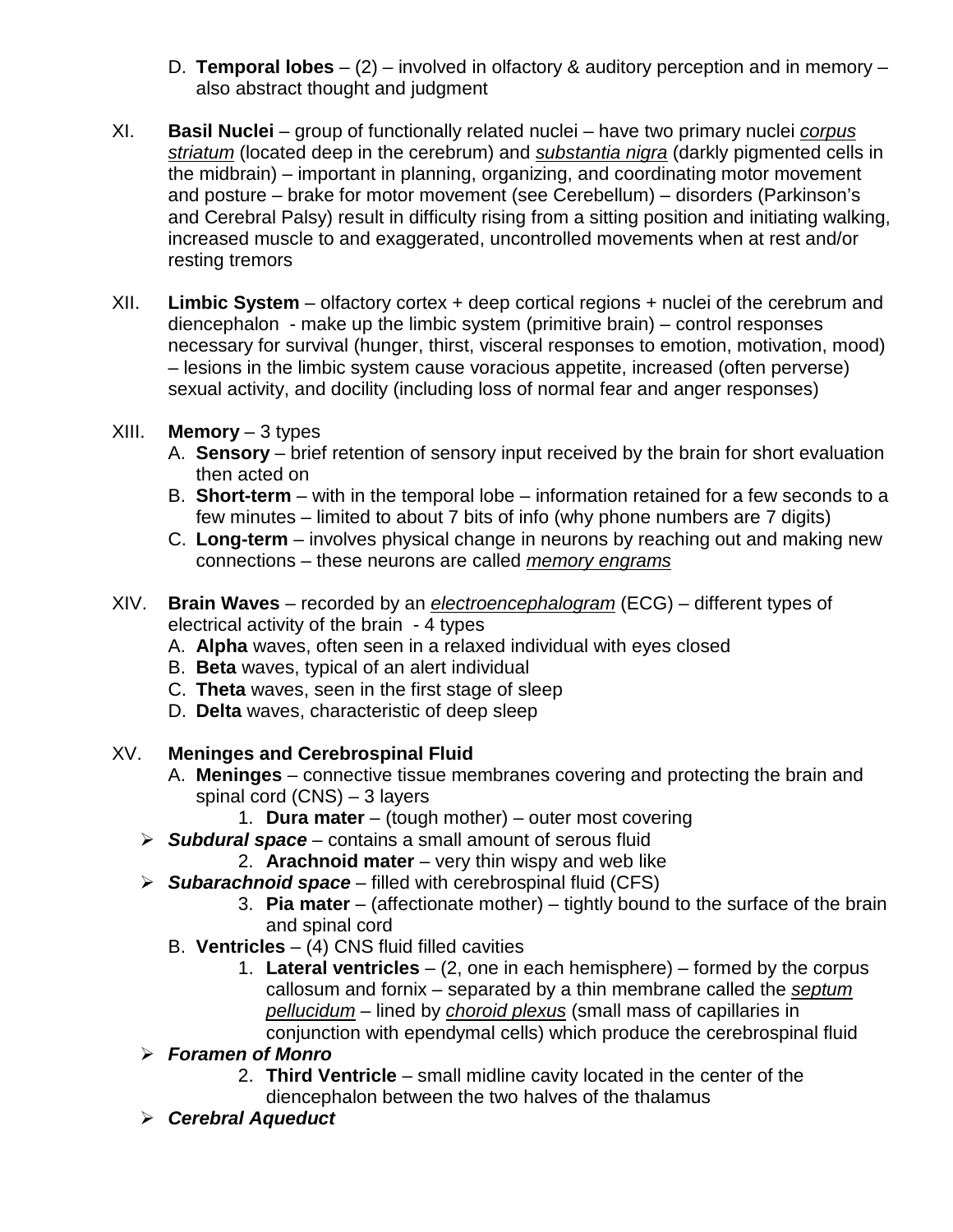- 3. **Fourth Ventricles** located at the base of the cerebellum continuous with the *central canal* of the spinal cord (passes through an area called the *Foramen of Magendie*)
- C. **Cerebrospinal Fluid** (CSF) is a clear blood filtrate that bathes the brain and spinal cord – helps create a protective cushion around the CNS – is produced by the *choroid plexus* (thin layer lining the ventricles of the brain – consist of capillaries and ependymal cells) that lines *all* ventricles of the brain – is returned to the blood by *arachnoid granulations* (small masses of arachnoid tissue (mater) that penetrates the *superior sagital sinus*, which is a *dural venous sinus* located in the longitudinal fissure)

#### **∆ Flow of CSF in the CNS**

 Start at the *lateral ventricles* → flows down through the *foramen of Monro* → and into the *third ventricle* → then flows down through the *cerebral aqueduct* → and into the *fourth ventricle* → here it splits: some of the CSF flows down through the *foramen of Magendie* and into the *central canal* of the spinal cord; some of the CSF exits through small openings in the roof and walls of the *fourth ventricle* and into the *subarachnoid*   $space \rightarrow$  where it washes over the spinal cord and up-and-around the brain until it reaches **arachnoid granulations** → where it is filtered back into venous blood through the *superior sagital sinus*

| Old                 |              | Olfactory         | S - Smell                                                                 |
|---------------------|--------------|-------------------|---------------------------------------------------------------------------|
| Opie                | $\mathbf{I}$ | Optic             | $S - Vision$                                                              |
| <b>Occasionally</b> | Ш            | Oculomotor        | $M - 4$ extrinsic eye muscles, upper eyelid; $P -$ pupil, lens            |
| <b>Tries</b>        | IV           | Trochlear         | $M - 1$ extrinsic eye muscle                                              |
| Trig                | V            | Trigeminal        | $S$ – face, teeth; $M$ – muscles of mastication                           |
| And                 | VI           | Abducens          | $M - 1$ extrinsic eye muscle                                              |
| Feels               | VII          | Facial            | $S$ – Taste; M – muscles of facial expression; P – salivary & tear glands |
| Very                | VIII         | Vestibulocochlear | S - Hearing and balance                                                   |
| Gloomy              | IX           | Glossopharyngeal  | $S$ – Taste & touch (back of tongue); M – pharyngeal muscles; P –         |
|                     |              |                   | salivary glands                                                           |
| Vague               | X            | Vagus             | $S$ – Pharynx, larynx, and viscera; M – palate, pharynx, and larynx; P –  |
|                     |              |                   | viscera of thorax and abdomen                                             |
| And                 | XI           | Accessory         | M - 2 neck and upper back muscles (trapezius and sternocleidomastoid)     |
| Hypoactive          | XII          | Hypoglossal       | M - Tonque muscles                                                        |

#### XVI. **Cranial Nerves** (12)

**S** = Sensory; **M** = Motor; **P** = Parasympathetic

\* Only cranial nerves III, VII, IX, and X have parasympathetic control.

- XVII. **Autonomic Nervous System** unlike *somatic motor neurons*, which extent from the CNS all the way out to the effector (skeletal muscle), *autonomic motor neurons* only extend part way then synapse with another neuron, which carries the action potential the rest of the way to the effector (glands, smooth muscle or cardiac muscle), at a knotted area called a *ganglion*
	- A. **Preganglionic neurons** are the *first* neuron extending from the CNS to the ganglion
	- B. **Postganglionic neurons** are the *second* neuron extending form the ganglion to the effector
	- C. **Divisions of Autonomic Nervous System**
		- 1. **Sympathetic division** prepares the body for "fight or flight"